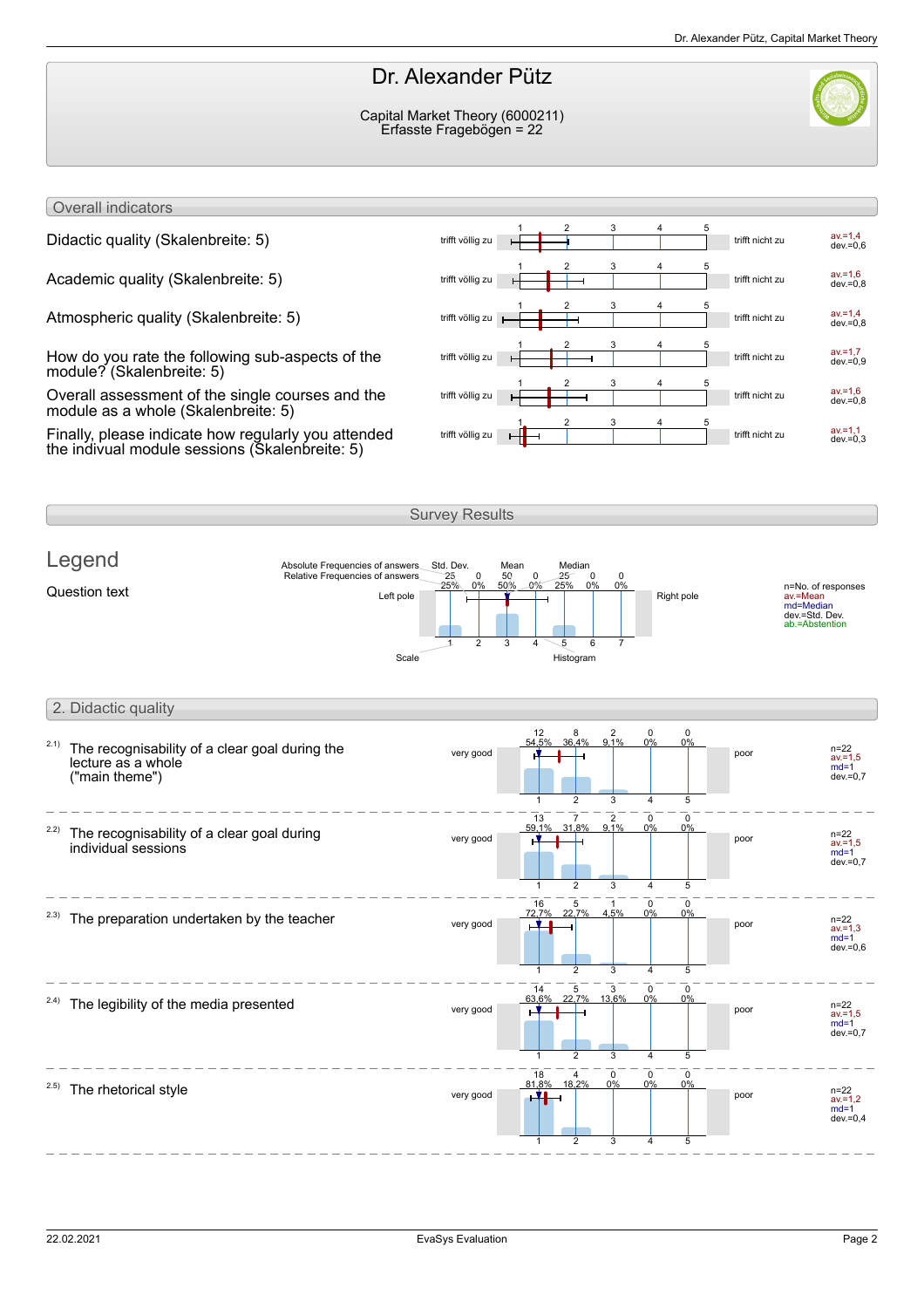

1

2

3

4

5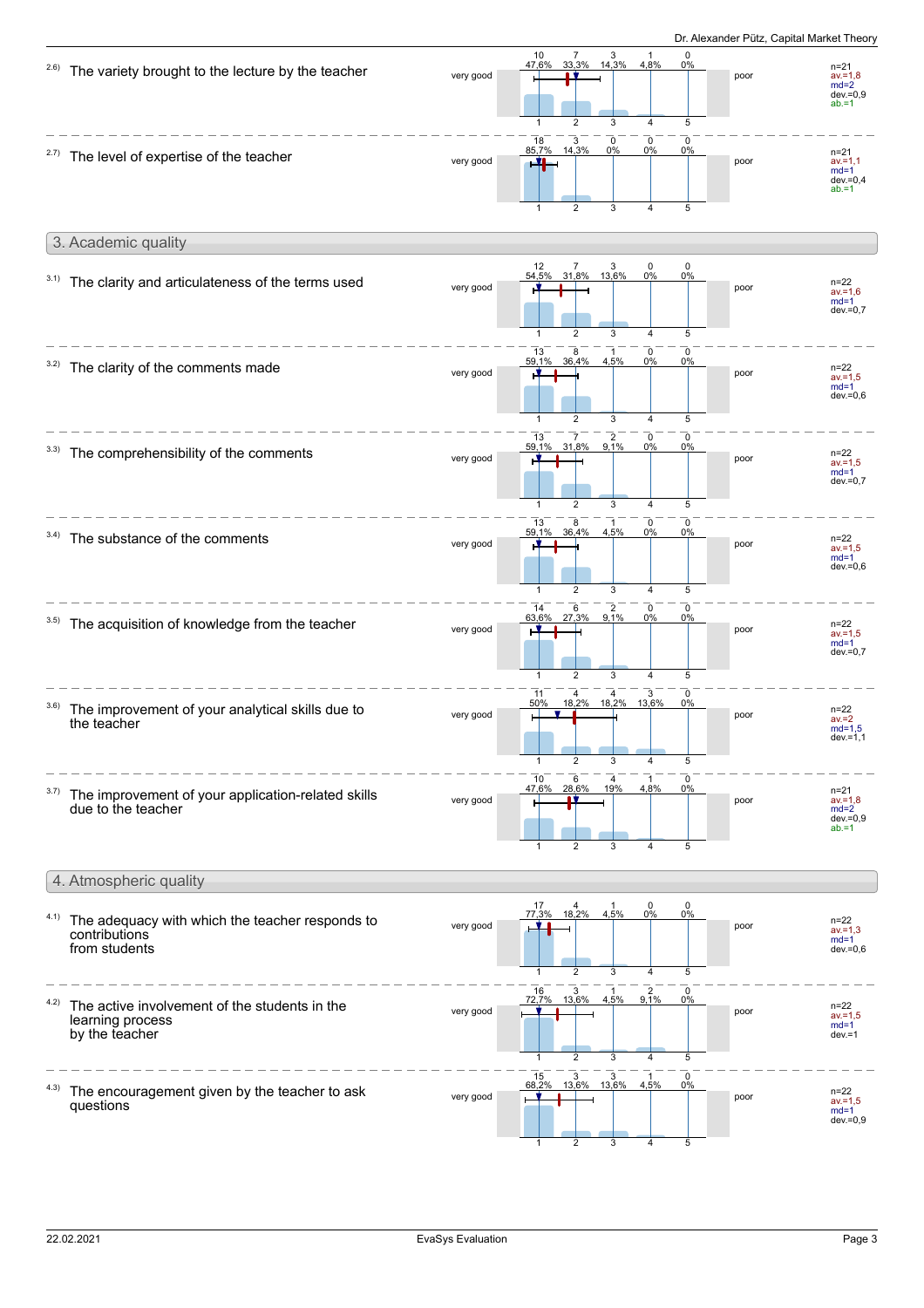|       | 5. How do you rate the following sub-aspects of the module?                                                                                   |           |                                                                                                                  |      |                                                             |
|-------|-----------------------------------------------------------------------------------------------------------------------------------------------|-----------|------------------------------------------------------------------------------------------------------------------|------|-------------------------------------------------------------|
| 5.1)  | The appropriateness of the performance<br>requirements in the<br>module as a whole                                                            | very good | 2<br>$\Omega$<br>11<br>22,7% 18,2% 9,1%<br>50%<br>$0\%$<br>5<br>3<br>4                                           | poor | $n = 22$<br>$av = 1.9$<br>$md=1.5$<br>$dev = 1$             |
| 5.2)  | The appropriateness of the work to be completed<br>in the module<br>as a whole                                                                | very good | 10<br>$\frac{2}{9,5\%}$<br>$6$ 3<br>28,6% 14,3%<br>47,6%<br>0%<br>$\overline{2}$<br>5<br>$\mathbf{1}$<br>3<br>4  | poor | $n = 21$<br>$av = 2,1$<br>$md=2$<br>$dev = 1.2$<br>$ab = 1$ |
| 5.3)  | The correlation of the pre-knowledge actually<br>required in the module<br>with the information contained in the description of<br>the module | very good | $\overline{2}$<br>10<br>0<br>0<br>7<br>10,5%<br>36,8%<br>0%<br>0%<br>52,6%<br>1<br>$\overline{2}$<br>3<br>4<br>5 | poor | $n = 19$<br>$av = 1.6$<br>$md=1$<br>$dev = 0.7$<br>$ab = 3$ |
| 5.4)  | The absence of overlap with other modules/<br>courses in the<br>terms of content                                                              | very good | $\overline{2}$<br>12<br>3<br>3<br>$\Omega$<br>60%<br>15%<br>15%<br>10%<br>0%<br>$\mathbf{1}$<br>5                | poor | $n=20$<br>$av = 1.8$<br>$md=1$<br>$dev = 1,1$<br>$ab = 2$   |
|       | The literature and materials provided for the<br>module                                                                                       | very good | 0<br>$\Omega$<br>21,1%<br>5,3%<br>73,7%<br>0%<br>0%<br>5<br>$\overline{2}$<br>3<br>4                             | poor | n=19<br>$av = 1.3$<br>$md=1$<br>$dev=0,6$<br>$ab = 3$       |
|       | The relevance of the literature for the module                                                                                                | very good | 2<br>2<br>11<br>1<br>0<br>12,5%<br>68,8%<br>12,5%<br>6,3%<br>0%<br>$\overline{2}$<br>5<br>1<br>3<br>4            | poor | n=16<br>$av = 1.7$<br>$md=1$<br>$dev = 1,1$<br>$ab = 6$     |
| 5.7)  | The extent to which you receive occasional<br>feedback on your<br>current learning progress                                                   | very good | $\overline{7}$<br>2<br>3<br>6<br><sup>0</sup><br>33,3% 11,1% 16,7%<br>38,9%<br>0%<br>5<br>1<br>2<br>3<br>4       | poor | $n = 18$<br>$av = 2,1$<br>$md=2$<br>$dev = 1,1$<br>$ab = 4$ |
| 5.8)  | The preparation for the exam through the module<br>as a whole                                                                                 | very good | 8<br>0<br>4<br>0<br>42,1% 21,1%<br>36.8%<br>0%<br>0%<br>3<br>5<br>1<br>2                                         | poor | $n = 19$<br>$av = 1.8$<br>$md=2$<br>dev.=0,8<br>$ab = 3$    |
|       | The support provided in the module as a whole                                                                                                 | very good | 14<br>3<br>0<br>0<br>14,3%<br>0%<br>66,7%<br>19%<br>0%<br>$\overline{2}$<br>3<br>4<br>5<br>1                     | poor | $n = 21$<br>$av = 1.5$<br>$md=1$<br>$dev = 0,7$<br>$ab = 1$ |
| 5.10) | The extent to which the module promotes learning<br>through<br>understanding (as opposed to learning by rote)                                 | very good | 11<br>0<br>31,8% 13,6%<br>50%<br>4,5%<br>0%<br>$\overline{2}$<br>5<br>1<br>3<br>4                                | poor | $n = 22$<br>$av = 1,7$<br>$md=1,5$<br>$dev = 0,9$           |
|       | The degree to which individual module sessions<br>are compatible<br>with each other                                                           | very good | 13<br>5<br>0<br>0<br>26,3%<br>68,4%<br>5,3%<br>0%<br>0%<br>$\overline{2}$<br>3<br>5<br>1<br>4                    | poor | n=19<br>$av = 1.4$<br>$md=1$<br>$dev=0,6$<br>$ab = 3$       |
| 5.12) | The organisation/administration of the module by<br><b>ILIAS</b><br>Learning support through the use of electronic<br>media                   | very good | 0<br>16<br>76,2%<br>0<br>4<br>-1<br>19%<br>0%<br>4,8%<br>0%<br>3<br>5<br>2<br>4                                  | poor | $n = 21$<br>$av = 1.3$<br>$md=1$<br>$dev = 0,6$             |
|       | 6. Online Teaching                                                                                                                            |           |                                                                                                                  |      |                                                             |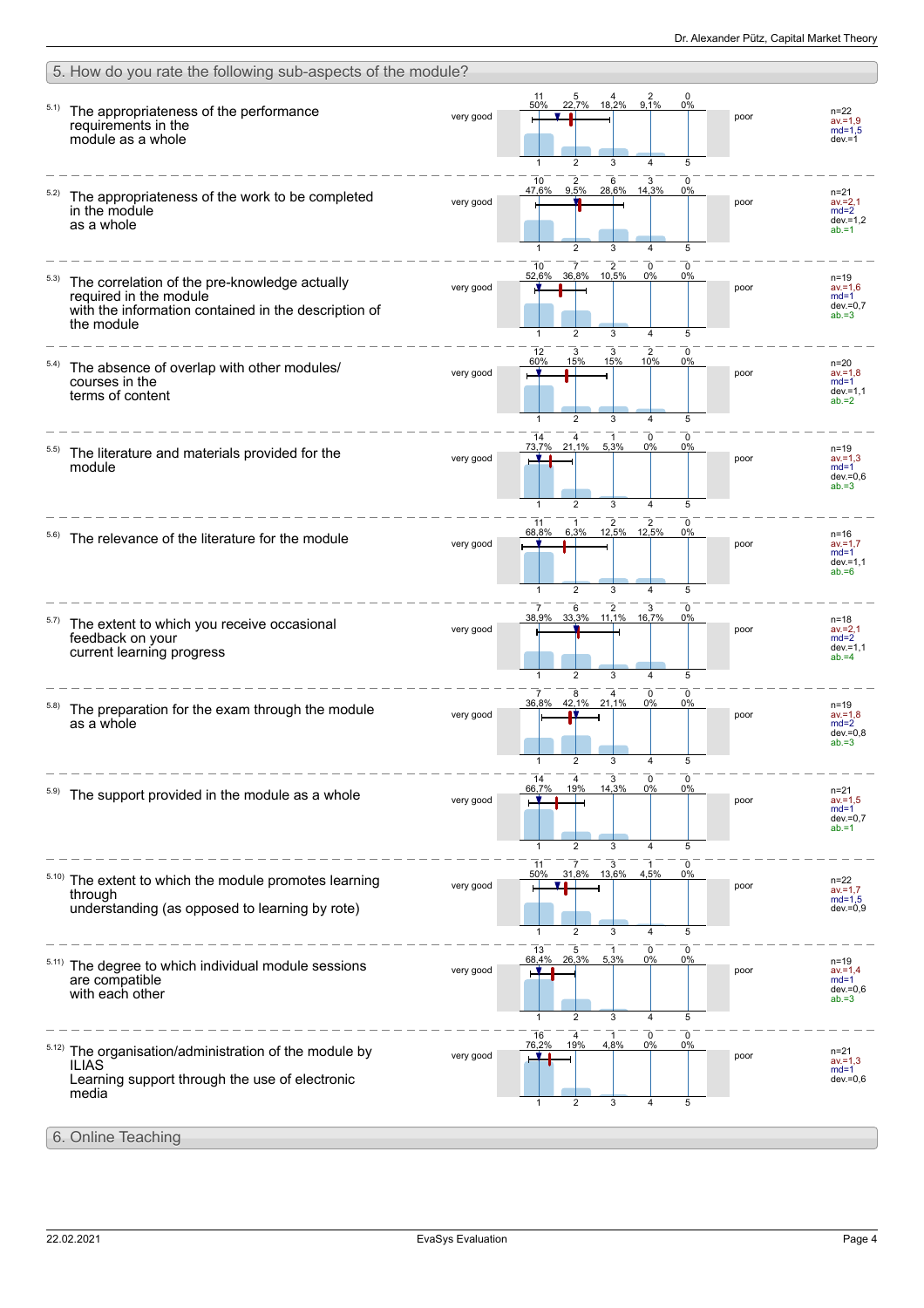